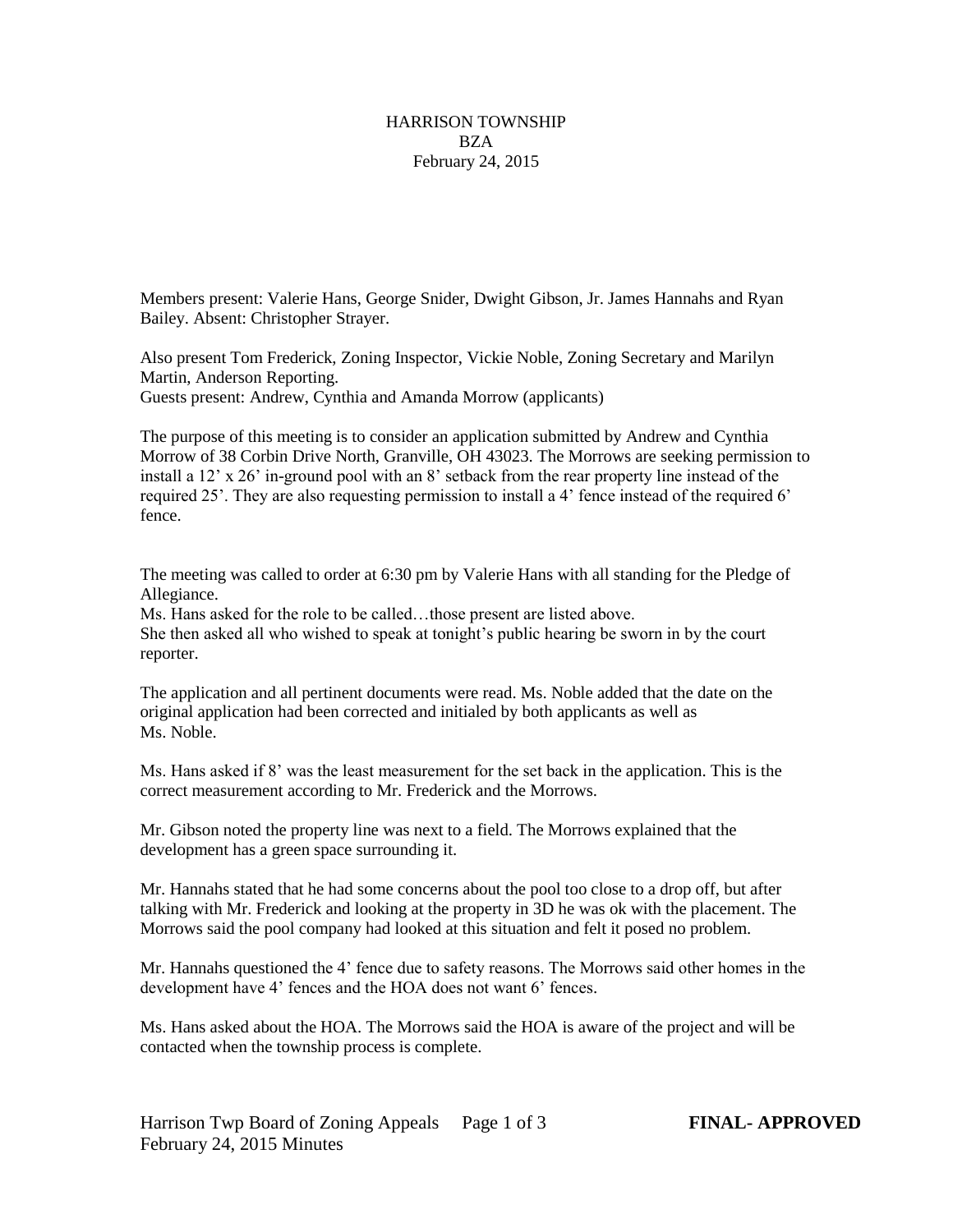Ms. Hans asked Mr. Frederick if he received any objections from the neighboring property owners. He has received no objections.

## \*\*\*\*\*\*\*\*\*\*\*\*\*\*\*\*\*\*\*\*\*\*\*\*\*\*\*\*\*\*\*\*\*\*\*\*\*\*\*\*\*\*\*\*\*\*\*\*\*\*\*\*\*\*\*\*\*\*\*\*\*\*\*\*\*\*\*

Mr. Frederick's report/recommendation dated February 24, 2015:

Harrison Township Zoning Inspector's report & recommendation for application for 38 Corbin Dr. North Granville, Ohio by Andrew & Cynthia Morrow for the rear yard setback for a swimming pool and to have a four (4) food fence instead of a six (6) foot fence. Corbin Dr. North is located in the Lexington Estates subdivision that is located on the west side of Outville Rd. just south of Columbus Rd. (SR 16). This subdivision was developed as a Planned Unit Development (PUD). A PUD is a development that generally has small lots surrounded by open space land that is under the ownership of the homeowners association and this is the case with Lexington Woods phase 1 subdivision. The Harrison Township Zoning Resolution requires that swimming pools can be established any where on the lot except the front yard with side and rear setbacks of 25 feet and has a 6' fence with a locking gate. The Morrows are proposing to establish a swimming pool in their rear yard but they only have proposed an eight (8) foot rear setback due to the location of their lot and location of the house on the lot.

Zoning Inspector's recommendations:

- 1. The Morrow's house currently only has a 27 food rear yard setback and then there Is between 90 to 100 feet of open space to the boundaries of the subdivision Property line.
- 2. The Harrison Township Zoning Commission has a zoning amendment Before the Harrison Township Trustees for reducing the side and rear yard Setbacks to 15 ft. and reducing the fence height from 6 ft. to 4 ft.

It would be my recommendation to approve the variance requests with conditions as the Board of Zoning Appeals desires.

\*\*\*\*\*\*\*\*\*\*\*\*\*\*\*\*\*\*\*\*\*\*\*\*\*\*\*\*\*\*\*\*\*\*\*\*\*\*\*\*\*\*\*\*\*\*\*\*\*\*\*\*\*\*\*\*\*\*\*\*\*\*\*\*\*\*\*\*\*\*\*\*

Mr. Hannahs asked if there were any utilities in this space. Mr. Frederick said he checked and there are no utilities in the way of the pool installation.

Ms. Hans asked if there would be an alarm on the fence/gate. The Morrows have no plans for an alarm but will have self locking gates.

Mr. Snider questioned the fence height. He asked if the 4' was denied would the applicants be able to go with the reduced height if the proposed changes to the Zoning Resolution were adopted. Ms. Hans stated if the 4' was denied tonight the applicants would be required to follow the decision or come back to the BZA for a change.

Motion by Ms. Hans:

Motion to approve the application with the following conditions

- 1. Fence will be a minimum of 4' in height
- 2. Swimming pool will be located at least 8' from the rear property line

3. All other requirements of the Harrison Township Zoning code will be met. Seconded by Mr. Gibson.

Harrison Twp Board of Zoning Appeals Page 2 of 3 **FINAL- APPROVED** February 24, 2015 Minutes